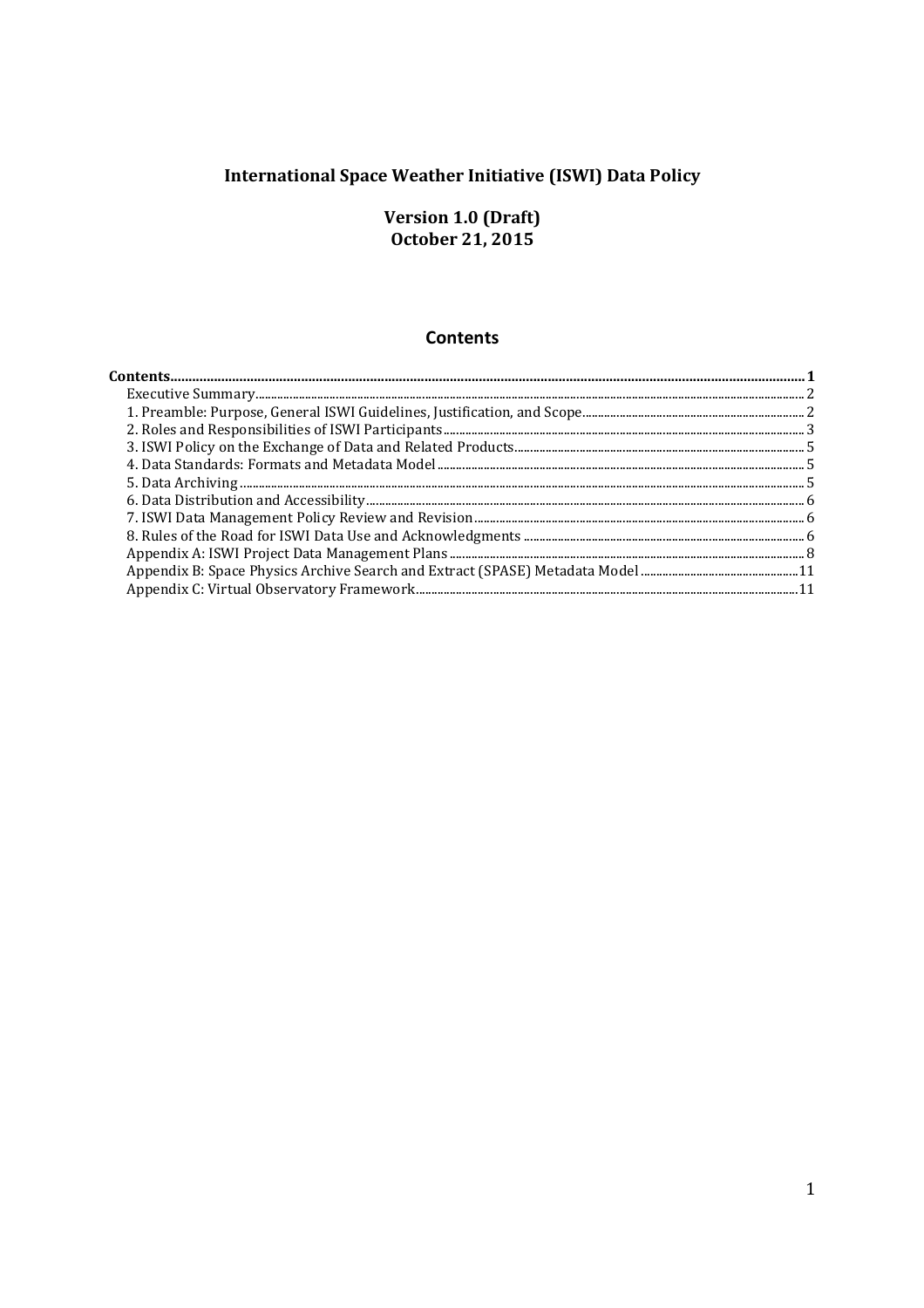#### Executive Summary

 ISWI is a program of international cooperation. The success of ISWI depends on unrestricted flow of data across geo-political and organizational boundaries. In support of an open data environment, ISWI data must remain freely available, accessible and usable to all users. The ISWI data policy described below is a result that follows the recommendations from the UN/Japan Workshop on Space Weather: "Science and Data Products for ISWI Instruments" (held on 2-6 March, 2015, in Fukuoka, Japan) that the ISWI Steering Committee should address data sharing issues as a priority item. The policy describes the roles and responsibility of both data providers and users and the guidelines (rules of the road) by which all ISWI participants are expected to follow.

#### 1. Preamble: Purpose, General ISWI Guidelines, Justification, and Scope

The purpose of this document is to establish the guidelines that govern the ISWI data access and distribution rights and protocol. Anyone who participates in the ISWI project or seeks to use ISWI instrument data understands that he or she must fully abide by the ISWI data policy and rules of the road as stipulated in this document.

A key goal of the ISWI project is to produce and disseminate high-quality data from its network of instruments (see sect. 2.2) to support research, operations, and education. Since space weather applications and heliophysics research in general often require an integration of data from many instrument platforms (ground-based and space-based), the success of ISWI depends on unfettered flow of data at all stages of data production, dissemination, and archiving, with a close collaboration between scientific and technical teams. The ISWI data policy is guided by two overarching principles:

1. Access to the data obtained under the auspices of ISWI should be open and freely available for the betterment of the world society. ISWI data will be made *independently usable* and *publicly accessible* as soon as practical; and

2. To encourage continued ISWI operations and availability of data, support of ISWI and efforts to produce and make ISWI data usable and accessible must be formally acknowledged. To that end, users of ISWI data are expected to follow the rules of the road and protocol described in Section 8 of this document.

Justification. Space weather analysis and modeling, for both research and operations, require the use of observations (data) to assess the potential impact of space weather events. Availability and accessibility of data are thus critical for continued operations of ISWI. Through international cooperation, ISWI can strengthen the capacity and resilience of data services by ensuring adequate observing infrastructure and global coordination, and that data requirements are met. The ISWI data policy will provide the guidelines and general protocol with which ISWI instrument data access, distribution and use are permitted under international space weather cooperation. Such cooperation will contribute to more efficient sharing of data, better coordination of observations, creation of an international space weather roadmap and framework, and the promotion of education and capacity building.

Scope. This ISWI data policy applies broadly to all ISWI participants and data users.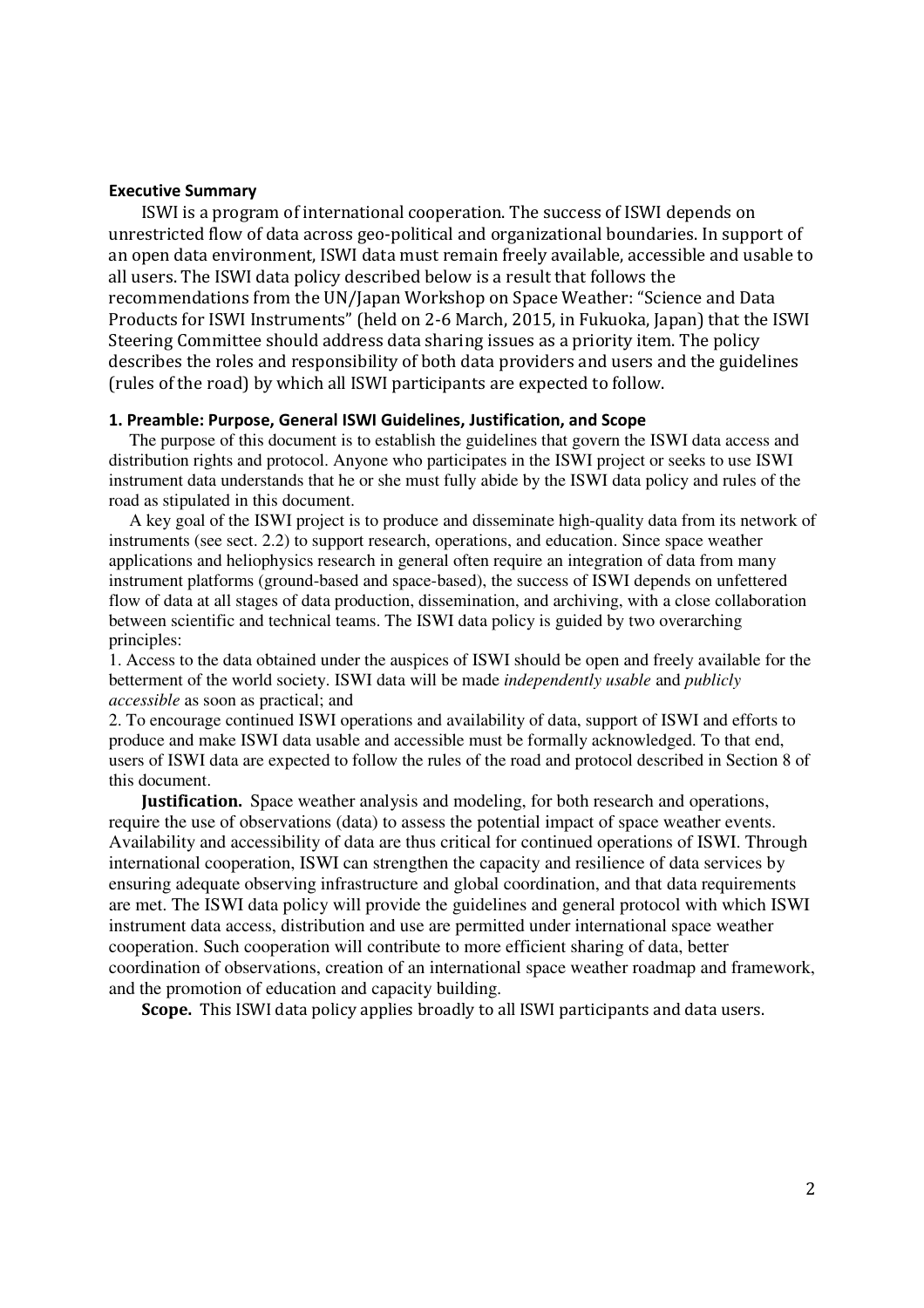## 2. Roles and Responsibilities of ISWI Participants

## 2.1 ISWI Overview

ISWI is a program of international cooperation to advance the space weather science by a combination of instrument deployment, analysis and interpretation of space weather data from the deployed instruments in conjunction with space data, and communicate the results to the public and students. Information about ISWI can be found on the ISWI Secretariat website <http://www.iswi-secretariat.org/>.

The goal of the ISWI is to develop the scientific insight necessary to understand the science, and to reconstruct and forecast near-Earth space weather. This includes instrumentation, data analysis, modeling, education, training, and public outreach.



Figure 1. ISWI Organizational structure

The oversight and operational components and their relationships are shown in **the** ISWI organizational chart in Figure 1. The ISWI data policy being described in this document serves to provide the guidelines that must be subscribed by each of the ISWI components and data users.

## 2.2 ISWI projects and instrument teams

 ISWI program implementation is schematically represented in Figure 2. Program success clearly depends critically on having continuous (unfettered) data flow beginning from the instrument arrays to users.

- Instrumentation and data analysis
	- o Expand existing instrument arrays
	- o Deploy of new arrays
	- o Expand data analysis effort for ISWI data and other relevant data bases



Figure 2. ISWI Implementation

- Coordinate data products to provide input for physical modeling of the Sun-Earth System
	- o Input instrument array data into physical models of heliophysics processes
	- o Provide data products in a form useful for modelling
	- o Enable Space Weather forecasting
- Promote Education, Training and Outreach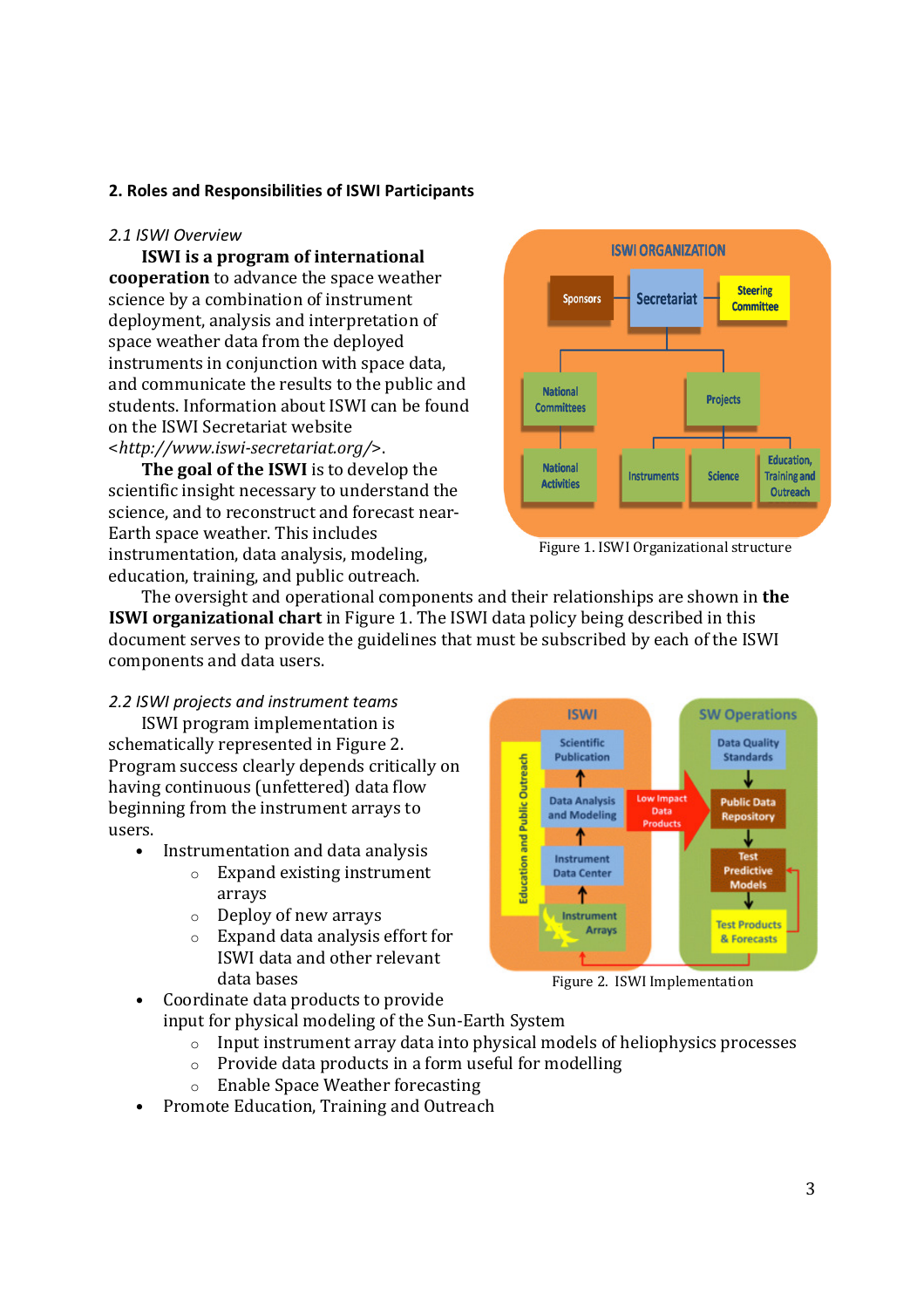- $\circ$  Encourage and support space science courses and curricula in Universities that provide instrument support
- o Develop public outreach materials unique to the ISWI, and coordinate the distribution

There are currently 17 ISWI instrument teams. More specific information on various ISWI instrument teams can be found at <http://newserver.stil.bas.bg/ISWI/piaddr.html>[this page shows only 15 instruments]. In general, an ISWI instrument project functions with

- The lead scientist or principle investigator (funded by his/her country) providing the instrumentation (or fabrication plans) and data distribution
- The host country providing the workforce (host scientists, students, etc.), facilities, and operational support for the operation of an ISWI instrument project, typically at a local university.
- Host scientists becoming part of the instrument science team
- All data will be publicly shared and made accessible

ISWI teams are the generators and primary distributors of their instrument data. As data providers, they hold the key to the success of the ISWI. Due to time sensitivity of realtime data, the instrument team must also be responsible for making their real-time data available and readily accessible on near-real time basis. Data products for research and modeling purposes can be distributed from the instrument team's data facility, ISWIdesignated data distribution centers, or relevant data archives.

Instrument teams' commitment to the ISWI success is important. To that end, all ISWI instruments shall do their best to secure the resources and support needed to provide their data at highest quality possible in terms of resolution, cadence, calibration, usability, availability, and continual accessibility. Data products to be made available to users by ISWI instruments should be specified and described in the instrument project data management plans (PDMP) included in Appendix A of this ISWI data policy.

New instrument arrays are welcome. Proposals for new instrument array should be submitted to the ISWI Executive Director <http://www.iswi-secretariat.org/>.

## 2.3 ISWI data archives and distributors

 Raw data taken by an ISWI instrument is sent to the instrument's data center or facility for processing and data products generation, as indicated in Figure 2. Data processing facility here refers to a step in the data product generation pipeline rather than a specific location, so the facility can be distributed between instrument sites and any dedicated data distribution centers. For distribution of real-time data, the data processing facility should be located at/near the instrument site to minimize the delay in data distribution. Data products that are suitable for retrospective analysis or modeling, including real-time products that are suitable for space weather models development, should be adequately documented and distributed freely without unnecessary delay. The responsible instrument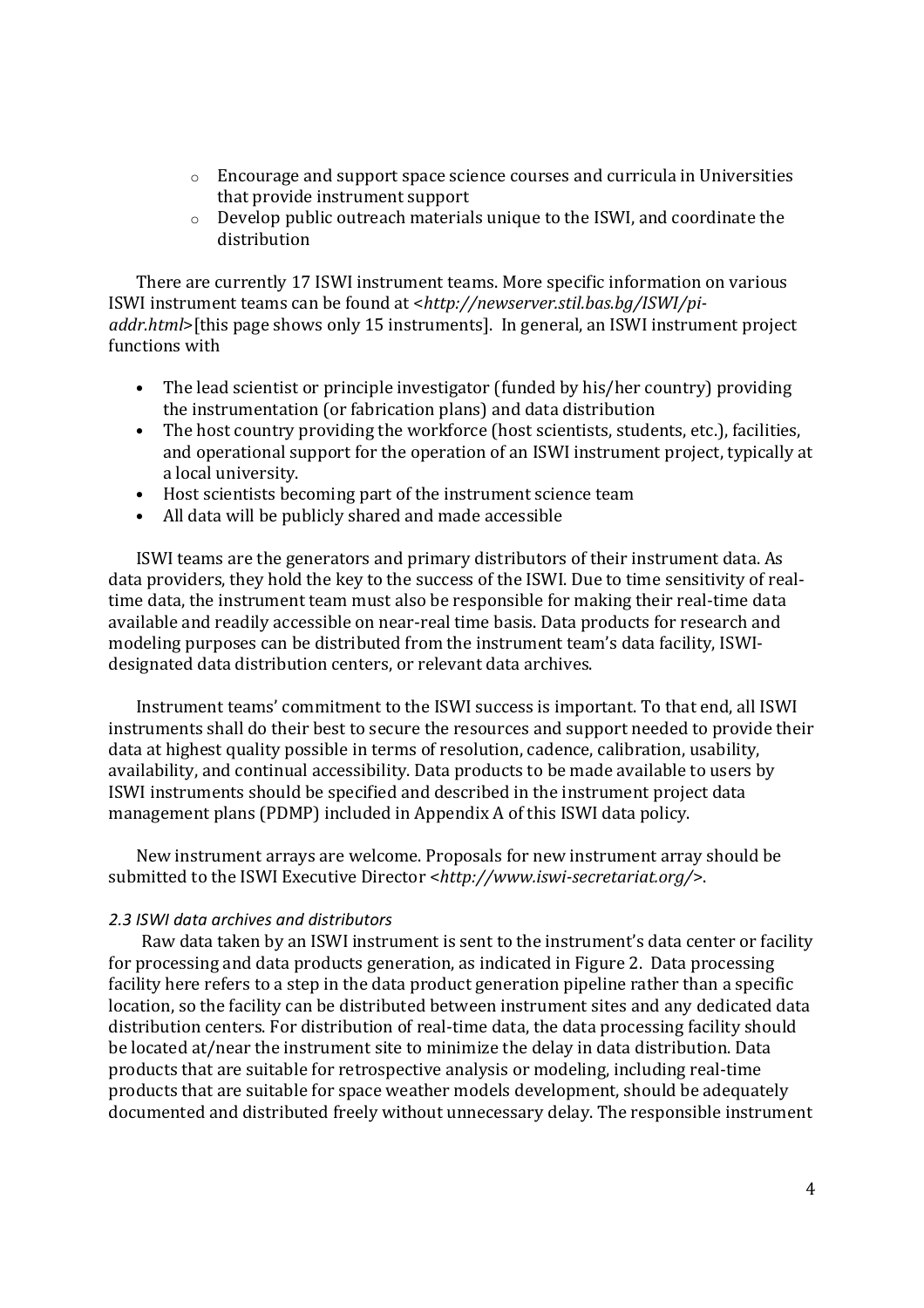team should also submit the data and associated products to an ISWI-designated data distribution site for further dissemination and archiving.

[Note: ISWI needs to identify some viable options/solutions for permanent data archives.]

#### 2.4 ISWI data users

 The primary goal of ISWI is to collect and provide relevant observations to support space weather research and operations. With the necessary data and infrastructure support, ISWI instrument data can be accessed by worldwide users: scientists, operational facility, students, and the public to gain understanding of the of space weather and increase awareness and appreciation of the impact of space weather on life on Earth.

#### 2.5 ISWI community

ISWI is a program of international cooperation to support space weather science and operations so as to improve life on Earth. The success of ISWI depends on the collaboration of many individuals and teams, and the cooperation between different countries. For the purposes of this policy, the ISWI community refers to (1) the ISWI instrument teams that are responsible for developing, deploying and operating the instruments, and (2) the ISWI data users. Under the auspices of the United Nations Committee on the Peaceful Uses of Outer Space (UNCOPUOS), the ISWI Steering Committee has the oversight responsibility for the maintenance of this data policy. By virtue of utilizing any ISWI infrastructures and resources, all ISWI participants have agreed explicitly or implicitly to adhere to this policy.

#### 3. ISWI Policy on the Exchange of Data and Related Products

 All data and associated documentations and tools produced under the auspices of ISWI should be made freely and readily accessible to worldwide users. As such, there should be no restriction on data and knowledge exchange between ISWI participants, provided acknowledgments about the sources are explicitly given in the work and products being produced by the users. Protocols for acknowledgments are stipulated in the ISWI Rules of the Road in Section 8 below.

## 4. Data Standards: Formats and Metadata Model

 To facilitate data exchange and utilization, all ISWI data products and tools should be properly documented, described and stored in standard formats. The use of standards means that the customization of tools and interfaces for data access and exchange can be minimized. Data formats commonly used for space and Earth science data are: CDF, HDF, netCDF, FITS, and ASCII. While some data formats (e.g., CDF) are self-documenting and selfdescribing, it is also useful for the metadata of the ISWI data products to conform to standard metadata models, such as the Space Physics Archive, Search and Extract (SPASE) metadata model (see Appendix B). Using standard metadata dictionary and protocol will facilitate the ISWI data to be searched and accessed by existing heliophysics data systems, such as NASA's heliophysics virtual observatories (VxOs) (see Appendix C), leveraging those existing infrastructure to help disseminate the ISWI data.

#### 5. Data Archiving

The data products available from each ISWI instrument are generally described in Appendix A and on the instrument websites. There are generally two types of ISWI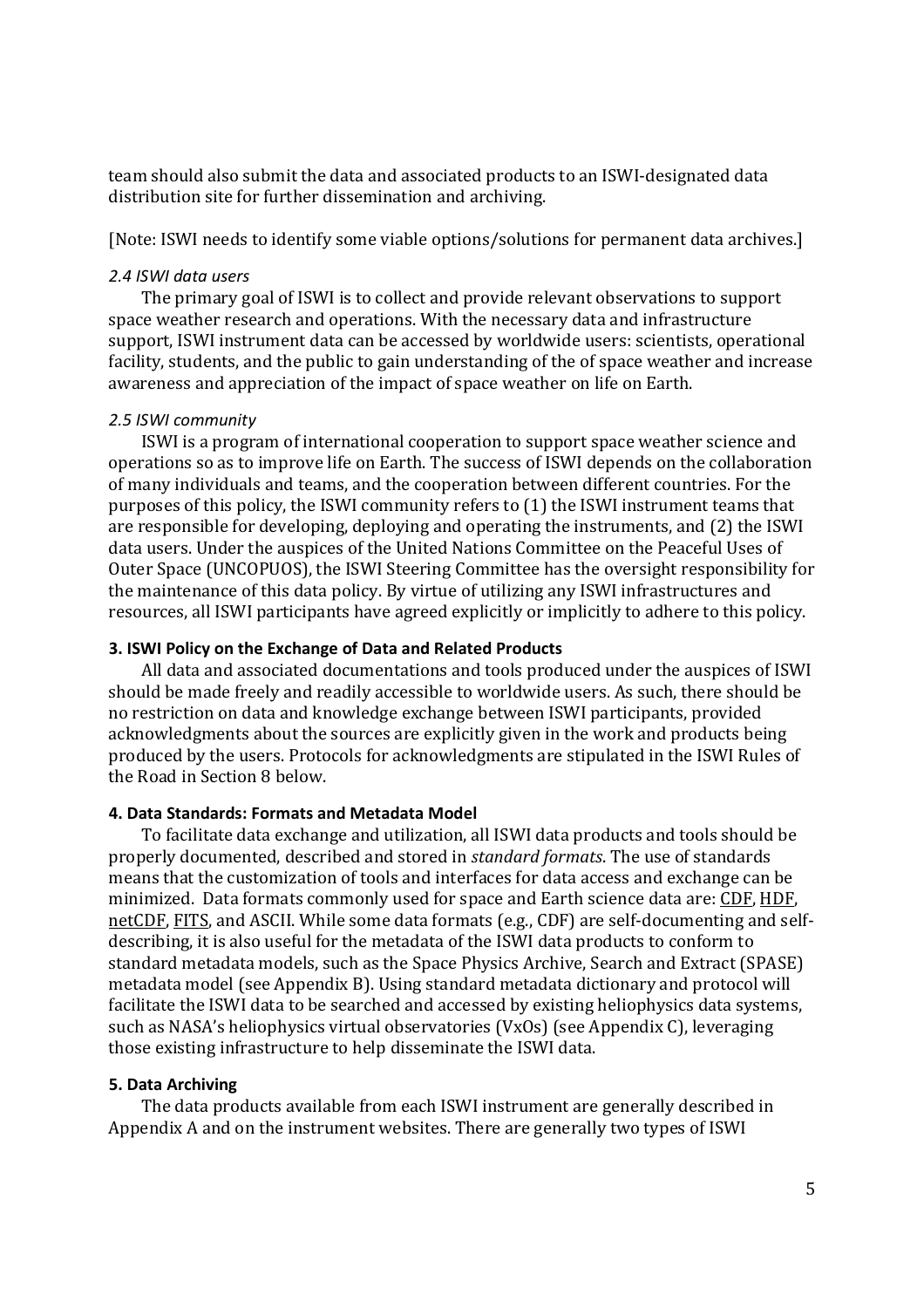instrument data products: real-time, or near real-time, data and retrospective data. Realtime (near-real time) data are produced primarily for satisfying operational needs, such as space weather forecasting or nowcasting; whereas retrospective data are used primarily for research or modeling purposes. Real-time data, if suitably adapted, can also be used for research purposes. When properly processed, documented, organized, stored and maintained, the scientific value and usability of the ISWI data are preserved. When made freely available and accessible, worldwide users will be able to use the data in endeavors (e.g., research and capacity building efforts) that cause positive societal impact. Archiving is thus important to ensure the long-term utility of ISWI instrument data.

Since ISWI is an international collaborative project, through the working of the cognizant instrument science team members, the country in which an ISWI instrument is located and operates should be substantially responsible for ensuring the data generated in their country are delivered for archiving. The final archiving location, which may change as necessary, should be specified and updated in the instrument's PDMP included in Appendix A of this policy.

## 6. Data Distribution and Accessibility

 ISWI instrument data are useful only if they are accessible to and usable by users. The most efficient way to disseminate ISWI data is for users to access the data directly from data access portals over the internet. This implies that data distribution centers, such as data archives or instrument institutions, must provide adequate data services in order to ensure the success of ISWI. In addition, instruments that produce real-time data must have the necessary infrastructure to broadcast their real-time data products, and archive those data, if needed, for retrospective analysis. The methods by which each ISWI instrument will disseminate their data products are described in the instrument PDMP's in Appendix A.

#### 7. ISWI Data Management Policy Review and Revision

 Keeping ISWI data unrestricted with free electronic access is key to the success of ISWI. The ISWI data policy serves to provide the guidelines to which all ISWI participants should adhere with regard to the management, distribution and use of ISWI data (see Rules of the Road below). Due to changes in the world's geopolitical and economic landscapes and the disparities in technological capacity among member states and instrument teams, an ISWI Data Working Group should be established to assist the ISWI Steering Committee to ensure that the policy is being followed.

## 8. Rules of the Road for ISWI Data Use and Acknowledgments

ISWI participants should confirm their commitment to the ISWI data policy by providing free and unrestricted access to ISWI data and products, and using the data responsibly. In particular, all ISWI participants agree:

(1) To provide on a free and unrestricted basis essential data and products for the provision of services in support of the protection of life and property, and the well being of all nations, particularly those data and products required to describe, understand, and forecast space weather;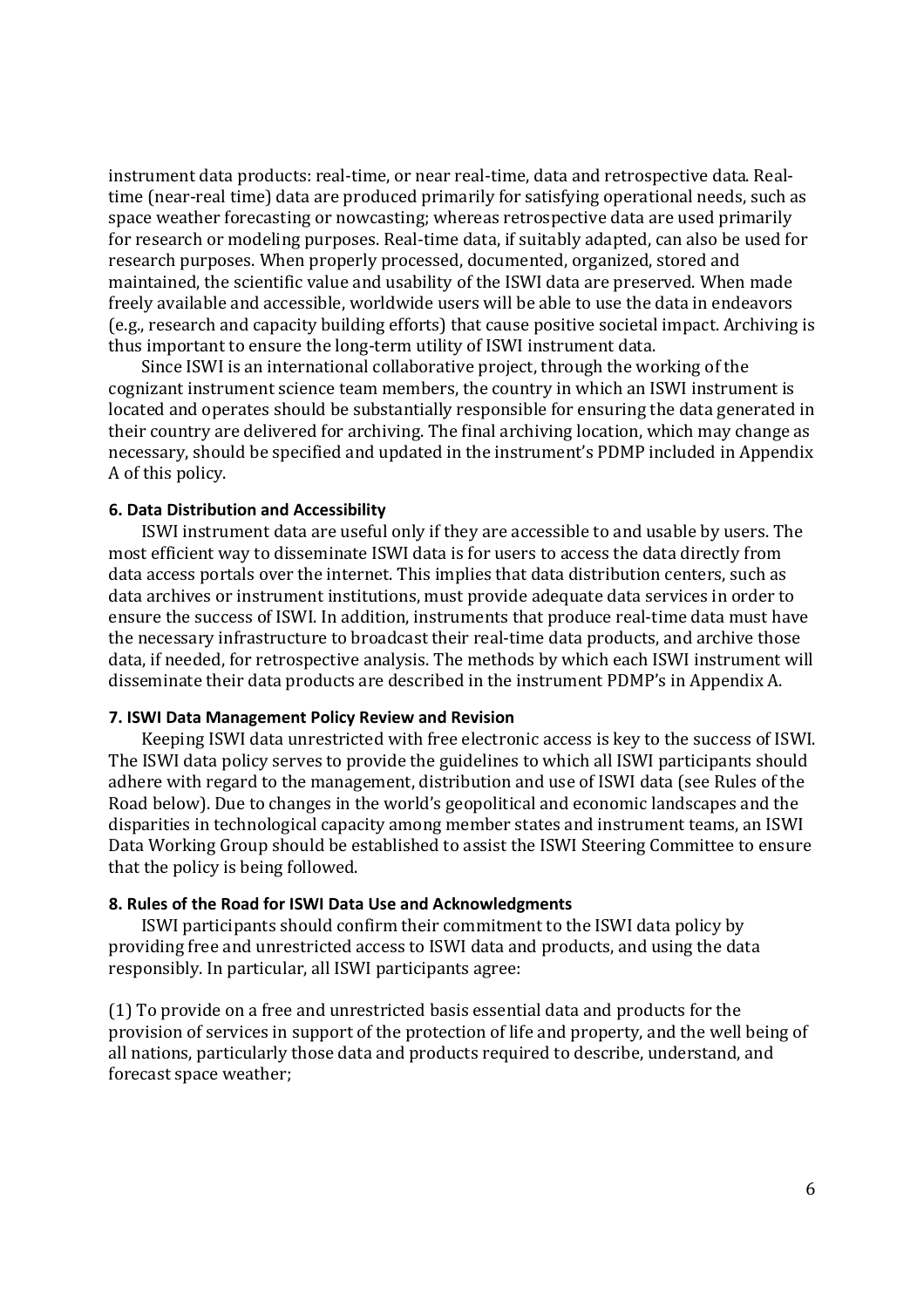(2) To provide the data and products which may be required to sustain the ISWI Program at the global, regional, national and international levels and to assist other ISWI Members in their fulfillment of their ISWI responsibilities in their countries.

(3) To provide free, unrestricted electronic access to all ISWI data and products to the research and education communities, for their non-commercial activities.

(4) To acknowledge relevant ISWI instrument teams, PI and/or science team members, for providing the data and any assistance for using the data. The following standard acknowledgment should be included in any formal and informal publications, presentations, and communications.

 "We gratefully acknowledge that the data used in this paper/presentation/communication has been generously provided by the ISWI XXX Team <www.ISWI\_TeamWebsite>."

 (5) To include relevant ISWI instrument PI/team members as co-authors on any formal or informal communications, unless the co-authorship is declined by the team personnel.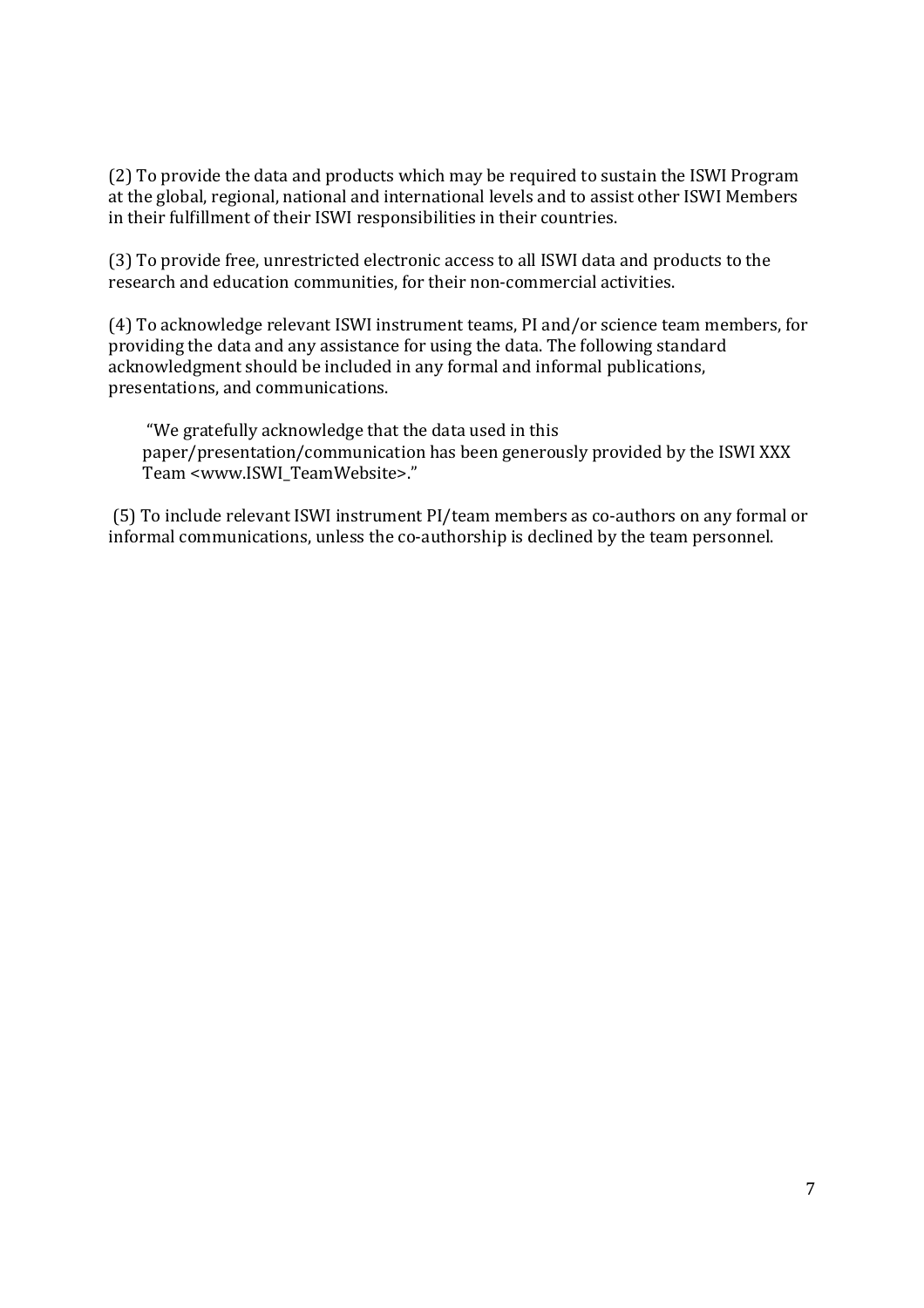## Appendix A: ISWI Project Data Management Plans

 This Appendix is an integral part of the ISWI data policy. It provides information about all the recognized ISWI instruments, their data products, and their methodology for data archiving and dissemination in accordance to the ISWI data policy.

- 1. African Dual Frequency GPS Network (AMMA- PI Olivier Bock) Lead Scientist: Dr. Christine Amory-Mazaudier (LPP&UPMC) France Objective: To increase the number of real-time dual-frequency GPS stations worldwide for the study of ionospheric variability, response of the ionospheric total electron content (TEC) during geomagnetic storms over the African sector. (read more)
- 2. African Meridian B-field Education and Research (AMBER) Lead Scientist: Lead Scientist: Dr. Endawoke Yizengaw (Boston College) and Dr. Mark Moldwin (University of Michigan) United States Objective: Understand low latitude electrodynamics, ULF pulsations, effect of Pc5 ULF on MeV electron population in inner radiation belts (read more)
- 3. Atmospheric Weather Education System for Observation and Modeling of Effects (AWESOME) and SID (Sudden Ionospheric Disturbance Monitor) Lead Scientist: Dr. Umran S. Inan, Dr. Morris Cohen and Dr. Deborah Scherrer (Stanford) United States Objective: Lightning, sprites, Elves, relation to terrestrial Gamma Ray flashes , whistler induced electron precipitation, conjugate studies (read more)
- 4. Compound Astronomical Low-cost Low-frequency Instrument for Spectroscopy and Transportable Observatory (CALLISTO) Lead Scientist: Mr. Christian Andreas Monstein (ETHZ) Switzerland Objective: Study the magnetic activity of a wide range of astrophysical objects with emphasis on the Sun and cool stars (read more)
- 5. Continuous H-alpha Imaging Network (CHAIN) Lead Scientist: Dr. Kazunari Shibata and Dr. Satoru UeNo (Kyoto U) Japan Objective: Solar activity, flares, filaments, filament eruptions (read more)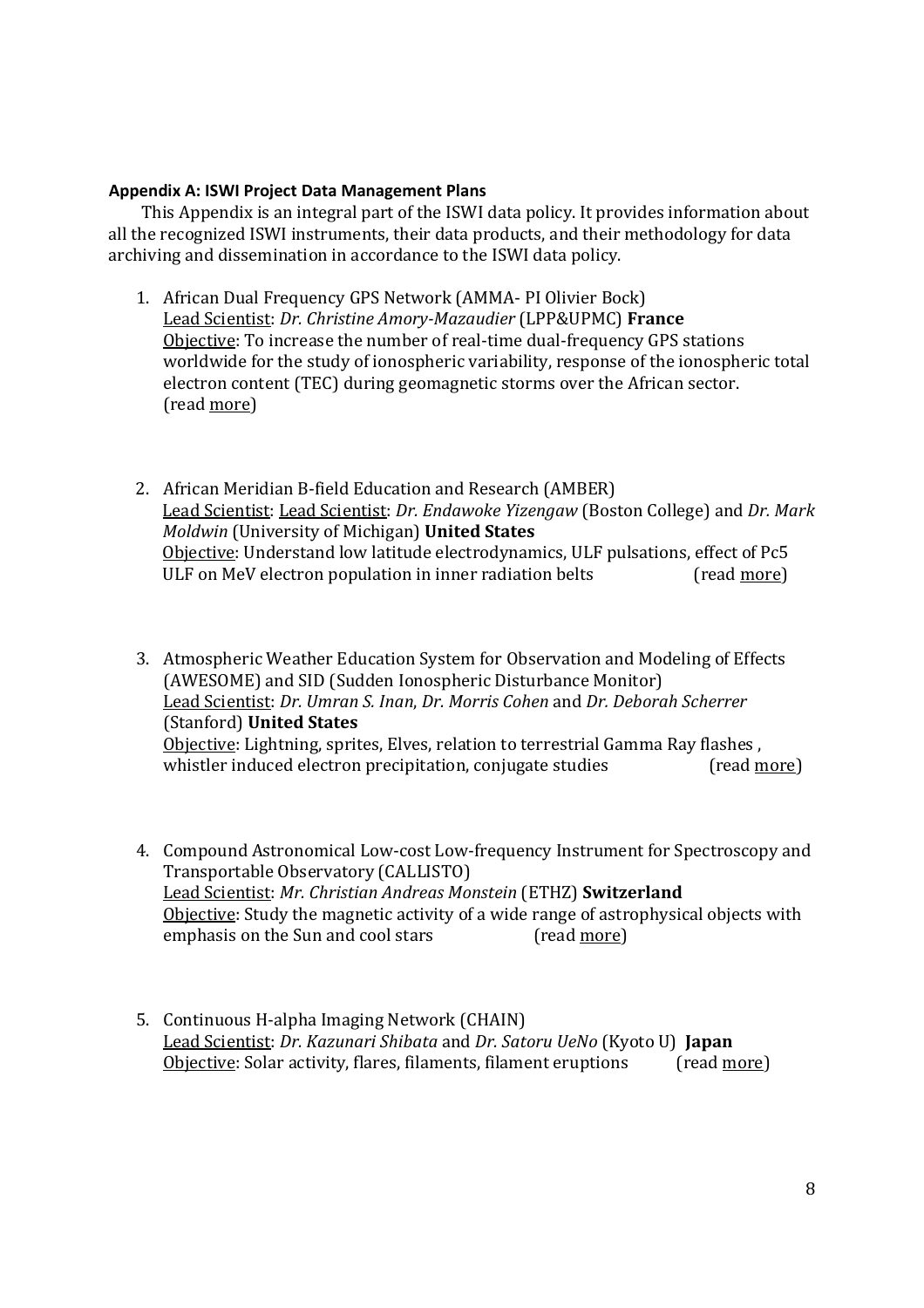- 6. Coherent Ionospheric Doppler Receivers (CIDR) Lead Scientist: Prof. Ayman Mahrous (Helwan University, Egypt) and Dr. Trevor W. Garner(U Tex) United States Objective: To tomographically reconstruct the ionosphere and to provide input to Data Assimilation models (read more)
- 7. Global Ionosphere Flare Detection System (GIFDS) Lead Scientist: Dr. Norbert Jakowski and Daniela Wenzel (German Aerospace Center) Germany Objective: To issue warnings for mitigating space weather impact on sensitive technologies (read more)
- 8. Global Muon Detector Network (GMDN) Lead Scientist: Dr. Kazuoki Munakata (Shinsu U) Japan Objective: To identify the precursory decrease of cosmic ray intensity that takes place more than one day prior to the Earth-arrival of shock driven by an interplanetary coronal mass ejection (read more)
- 9. Low-latitude Ionosphere Sensor Network (LISN) Lead Scientist: Dr. Cesar Valladeres (Boston College) United States Objective: To monitor and specify the conditions of the equatorial and low-latitude ionosphere over South America (read more)
- 10. Magnetic Data Acquisition System (MAGDAS) Lead Scientist: Dr. Kiyohumi Yumoto and Dr. Akimasa Yoshikawa (Kyushu U) Japan Objective: Study of dynamics of geospace plasma changes during magnetic storms and auroral substorms, the electromagnetic response of iono-magnetosphere to various solar wind changes, and the penetration and propagation mechanisms of DP2-ULF range disturbances (read more)
- 11. Optical Mesosphere Thermosphere Imager (OMTIs) Lead Scientist: Dr. Kazuo Shiokawa (Nagoya U) Japan Objective: Dynamics of the upper atmosphere through nocturnal airglow emissions (read more)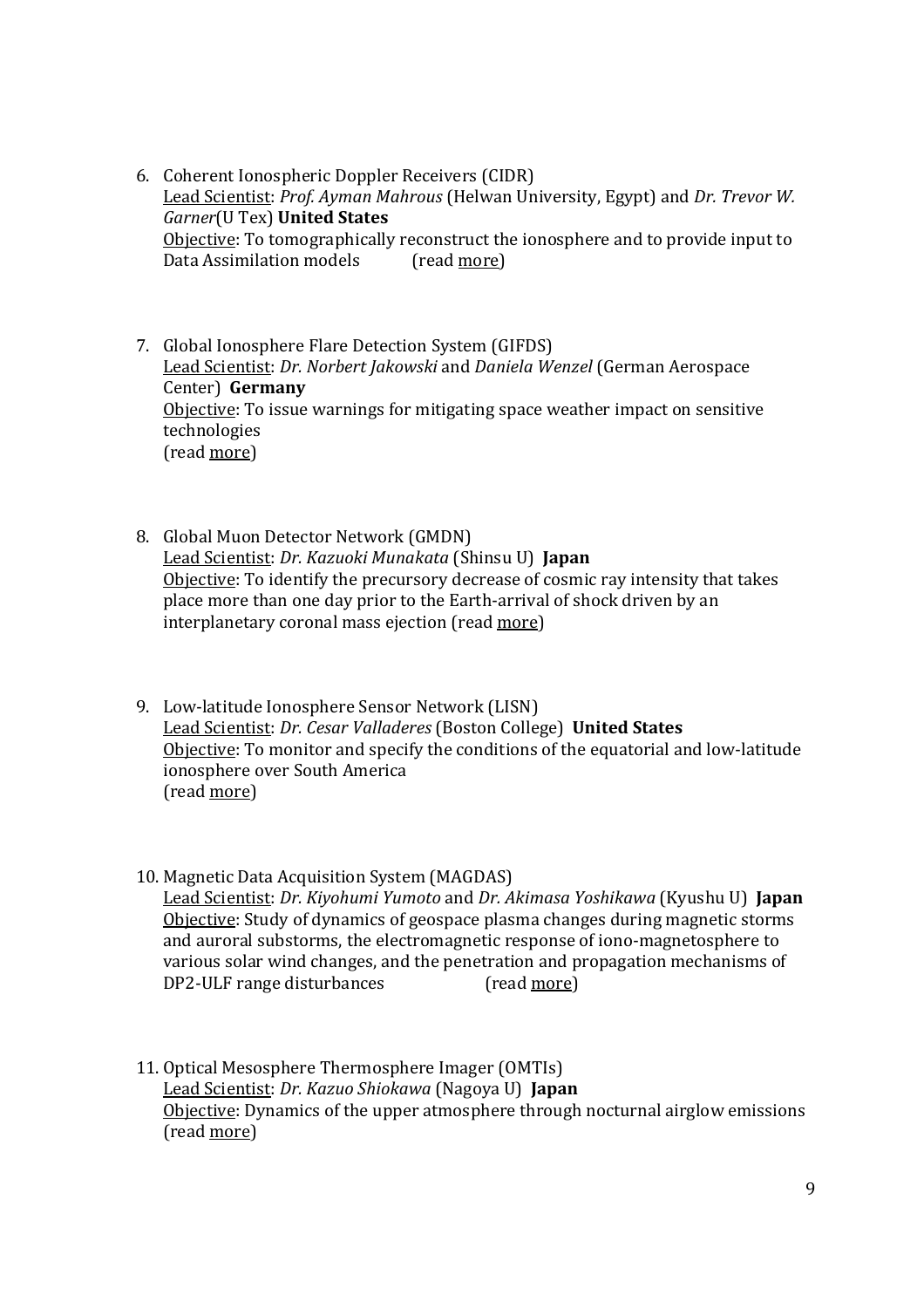- 12. Remote Equatorial Nighttime Observatory for Ionospheric Regions (RENOIR) Lead Scientist: Dr. Jonathan J. Makela (U Illinois) United States Objective: Study the equatorial/low-latitude ionosphere/thermosphere system, its response to storms, and the irregularities that can be present on a daily basis (read more)
- 13. Solar Flares detected by Ionospheric Effects (SOFIE) Lead Scientist: Dr. Norbert Jakowski (Institute of Communications and Navigation and the School-Lab at DLR Neustrelitz) Germany Objective: To detect solar radio bursts (solar flares) by measuring countinously the intensity of VLF radio signals considering ionospheric propagation effects on radio waves (read more)
- 14. South America Very Low frequency Network (SAVNET) Lead Scientist: Dr. Jean-Pierre Raulin (U Presbiteriana) Brazil Objective: Study of the SAMA region at low ionospheric altitudes and its structure and dynamics during geomagnetic perturbations (read more)
- 15. Scintillation Network Decision Aid (SCINDA) Lead Scientist: Dr. Keith Groves (Hanscom AFRL) United States Objective: Study equatorial ionospheric disturbances to aid in the specification and prediction of communications degradation due to ionospheric scintillation in the earth's equatorial region (read more)
- 16. Space Environment Viewing and Analysis Network (SEVAN) Lead Scientist: Dr. Ashot Chilingarian (Aragats) Armenia Objective: To improve short and long-term forecasts of dangerous consequences of space storms (read more)
- 17. ULF/ELF/VLF network Lead Scientist: Prof. Colin Price (Tel Aviv University) Israel Objective: To monitor geomagnetic storms, ionospheric Alfven resonances, and ULF pulsations (read more)